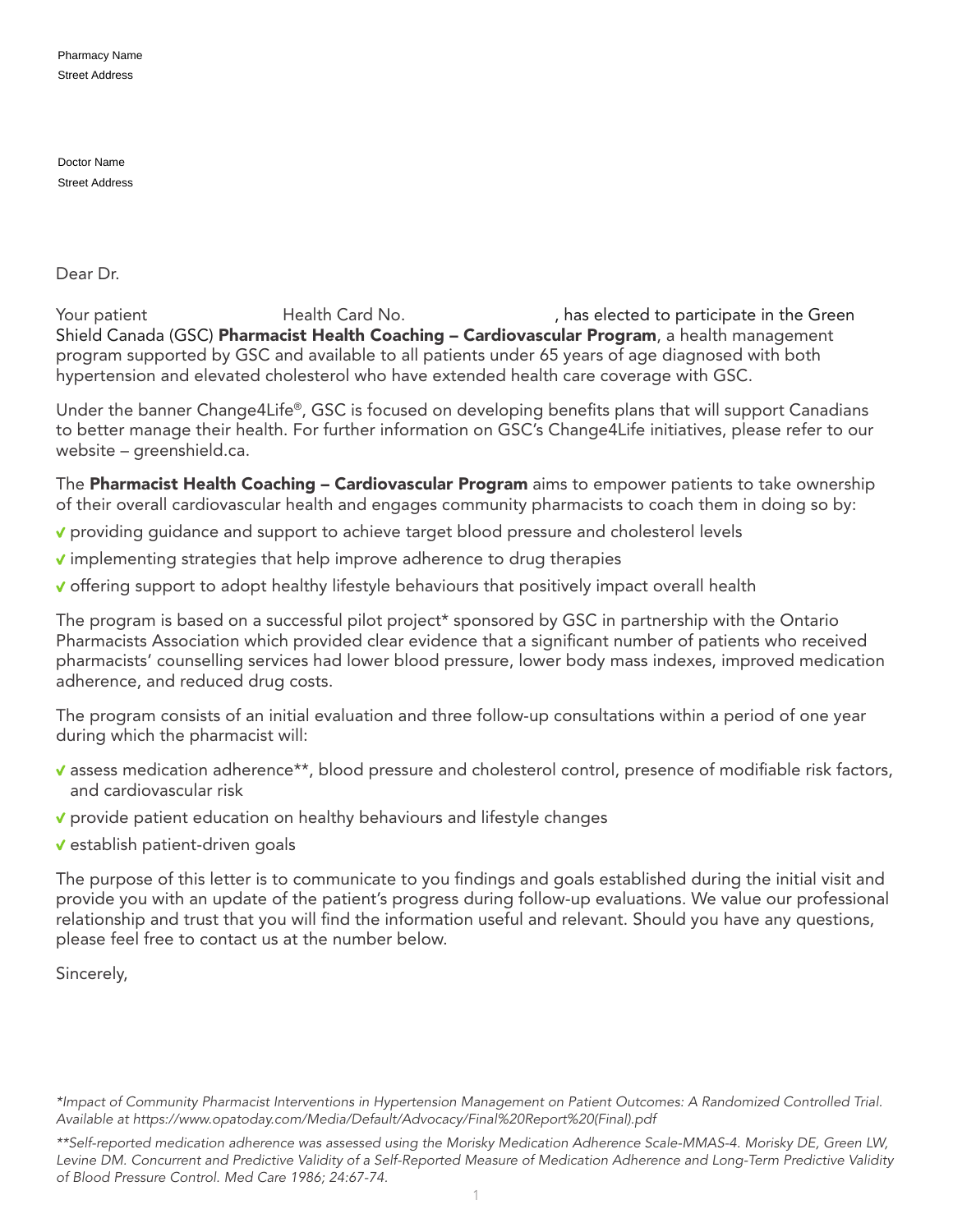

## PHARMACIST HEALTH COACHING — CARDIOVASCULAR PROGRAM

PHYSICIAN COMMUNICATION

### DATE AND VISIT

Date of Evaluation: / /  $\Box$  Initial Visit  $\Box$  1<sup>st</sup> Follow-up  $\Box$  2<sup>nd</sup> Follow-up  $\Box$  3<sup>rd</sup> Follow-up  $\Box$  1<sup>st</sup> Follow-up

| <b>PATIENT INFORMATION</b> |                   |                   |                    |  |  |
|----------------------------|-------------------|-------------------|--------------------|--|--|
| Last Name                  |                   | <b>First Name</b> |                    |  |  |
| Gender                     | Date of Birth / / | Health Card #     |                    |  |  |
| Home Phone<br>$($ $)$      |                   | Cell Phone ()     |                    |  |  |
| <b>Address</b>             |                   |                   | Unit #             |  |  |
| City                       | Province          |                   | <b>Postal Code</b> |  |  |

#### MEDICATION HISTORY & ADHERENCE ASSESSMENT

Please refer to enclosed Medication Assessment document.

| <b>BLOOD PRESSURE ASSESSMENT</b>      |                                  | <b>CHOLESTEROL ASSESSMENT</b> |                      |  |
|---------------------------------------|----------------------------------|-------------------------------|----------------------|--|
| <b>Office BP Target:</b>              |                                  | <b>LDL Target:</b>            |                      |  |
| $\Box \leq 120$ SBP mmHg (HIGH RISK)  |                                  | $\Box$ < 2.0 mmol/L           |                      |  |
| $\Box$ < 130/80 mmHg (DM)             |                                  | □ Other ______ mmol/L         |                      |  |
| $\Box$ < 140/90 mmHg (ALL OTHERS/CKD) |                                  |                               |                      |  |
|                                       |                                  | <b>Lipid Measurement</b>      | $\Box$ Not available |  |
| <b>Average HOME</b>                   | $\Box$ Not available             | <b>Total cholesterol</b>      | mmol/L               |  |
|                                       | $\frac{1}{\sqrt{2}}$ mmHg        | Low-density lipoprotein       | mmol/L               |  |
|                                       |                                  | High-density lipoprotein      | mmol/L               |  |
|                                       |                                  | Non-HDL                       | mmol/L               |  |
|                                       | PHARMACY BP ________/ _____ mmHg | <b>Triglycerides</b>          | mmol/L               |  |
|                                       |                                  |                               |                      |  |
| 10 YEAR CARDIOVASCULAR RISK           |                                  |                               |                      |  |

| <b>10-YEAR CARDIOVASCULAR RISK</b> |                                   |                                |                            |  |  |
|------------------------------------|-----------------------------------|--------------------------------|----------------------------|--|--|
| <b>Framingham Risk Category:</b>   |                                   |                                |                            |  |  |
| $\Box$ Low risk (<10%)             | $\Box$ Intermediate risk (10-19%) | $\Box$ High risk ( $\geq$ 20%) | $\Box$ Unable to calculate |  |  |
|                                    |                                   |                                |                            |  |  |
| <b>LIFESTYLE ASSESSMENT</b>        |                                   |                                |                            |  |  |
|                                    |                                   |                                |                            |  |  |